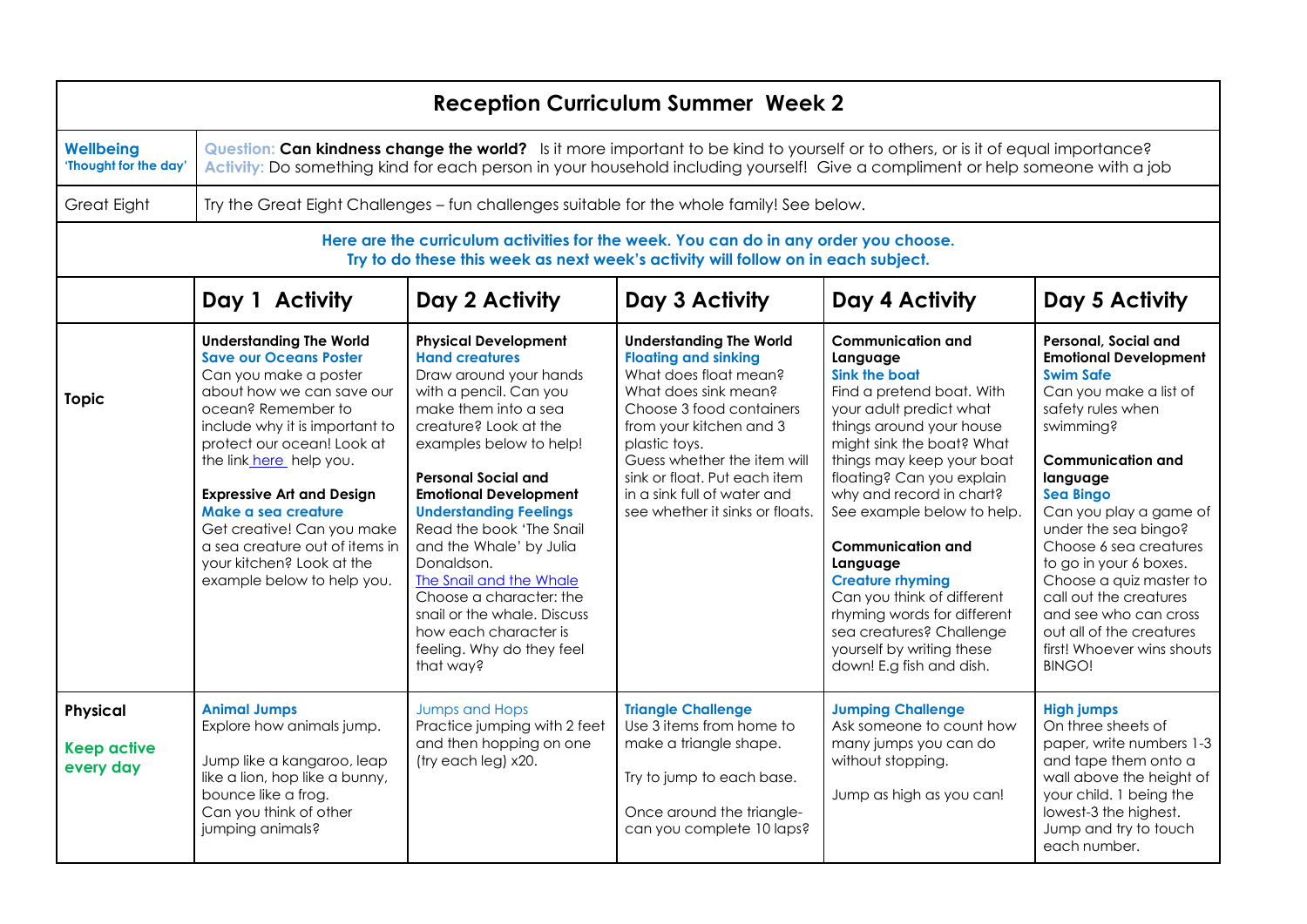## **Support and Resources**

## Make a Sea Creature Ideas



Junk modeling for example:

Egg cartons, milk bottles, water bottles, cereal boxes, glue, scissors, paint

## **Hand Creatures**



Sink the Boat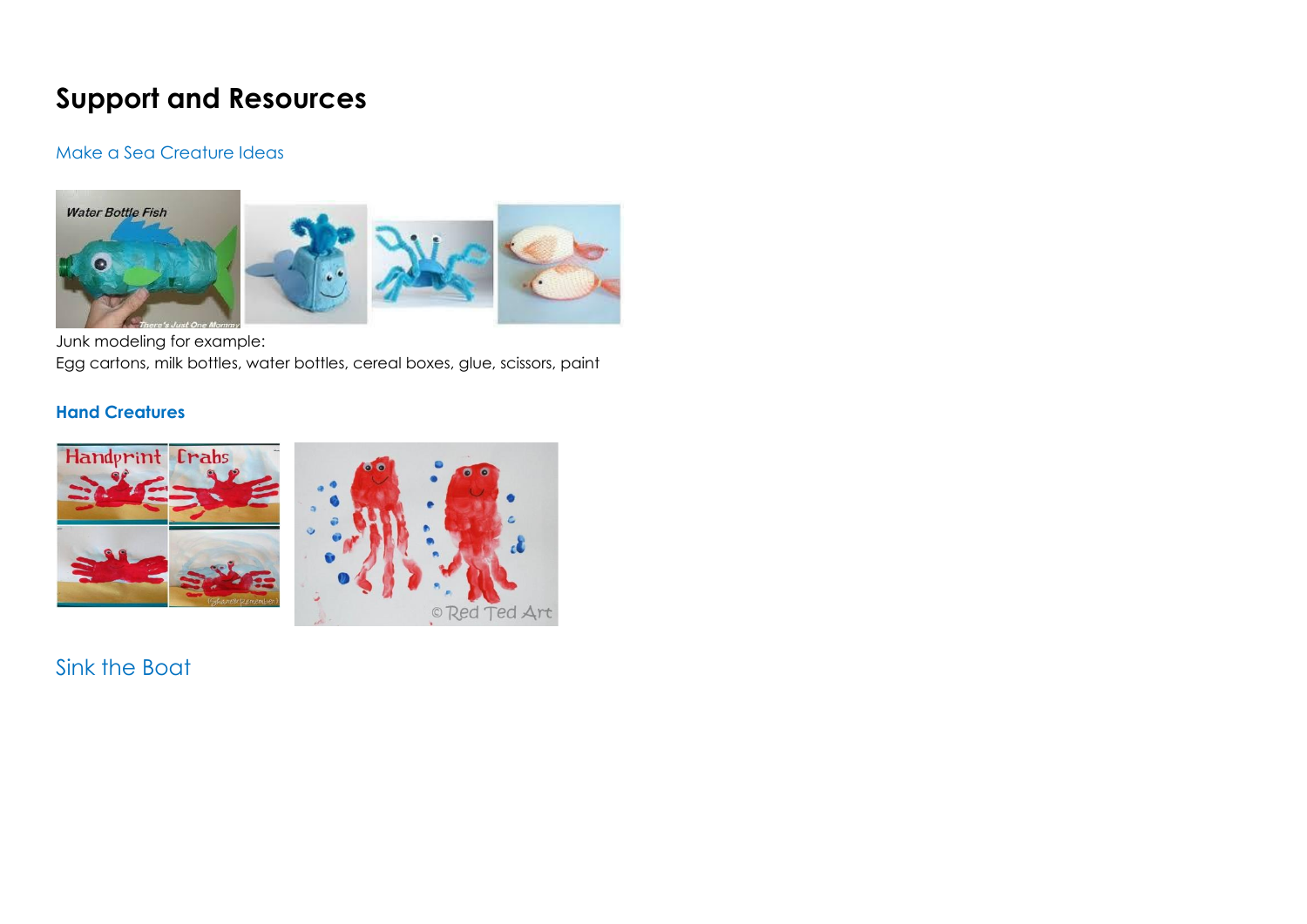

Resources you may need: Paper, pencils, lego, pencils, pasta

**Here are some fun challenges suitable for the whole family.**

|                              | <b>Summer Week 2</b>                              | What to do<br>What you need                                      |  |  |
|------------------------------|---------------------------------------------------|------------------------------------------------------------------|--|--|
| 1. To talk about             | Would you rather have wings or four legs? Why?    |                                                                  |  |  |
| 2. To do                     | <b>Master the Crow pose</b><br>Crow Pose          | Space<br>A soft surface                                          |  |  |
| 3. To investigate            | Are people's left and right feet the same length? | Compare your own feet<br>Compare the feet of your family members |  |  |
| 4. To find out<br>more about | The fastest things on the planet                  | Ask someone in your house or research online                     |  |  |
| 5. To design                 | A new logo for your school                        |                                                                  |  |  |